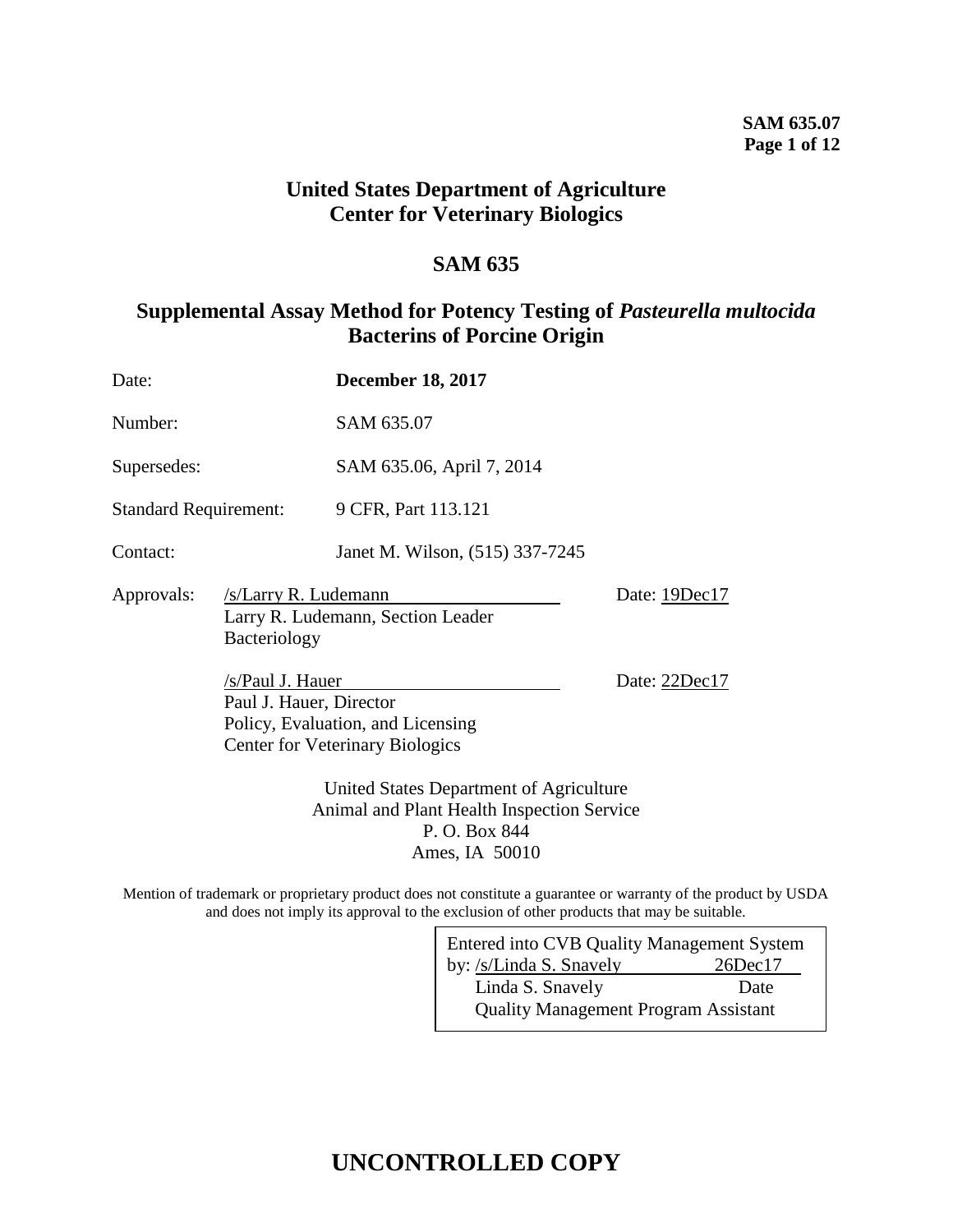#### **Table of Contents**

- **1. Introduction**
- **2. Materials**
	- **2.1 Equipment/instrumentation**
	- **2.2 Reagents/supplies**
	- **2.3 Animals**
- **3. Preparation for the Test**
	- **3.1 Personnel qualifications/training**
	- **3.2 Selection and handling of test animals**
	- **3.3 Preparation of supplies/equipment**
	- **3.4 Preparation of reagents**
- **4. Performance of the Test**
	- **4.1 Vaccination of test animals**
	- **4.2 Preparation of challenge in a biological safety cabinet**
	- **4.3 Timing and administration of challenge**
	- **4.4 Postinoculation plate count in a biological safety cabinet**
	- **4.5 Observation of mice after challenge**
- **5. Interpretation of the Test Results**
- **6. Report of Test Results**
- **7. References**
- **8. Summary of Revisions**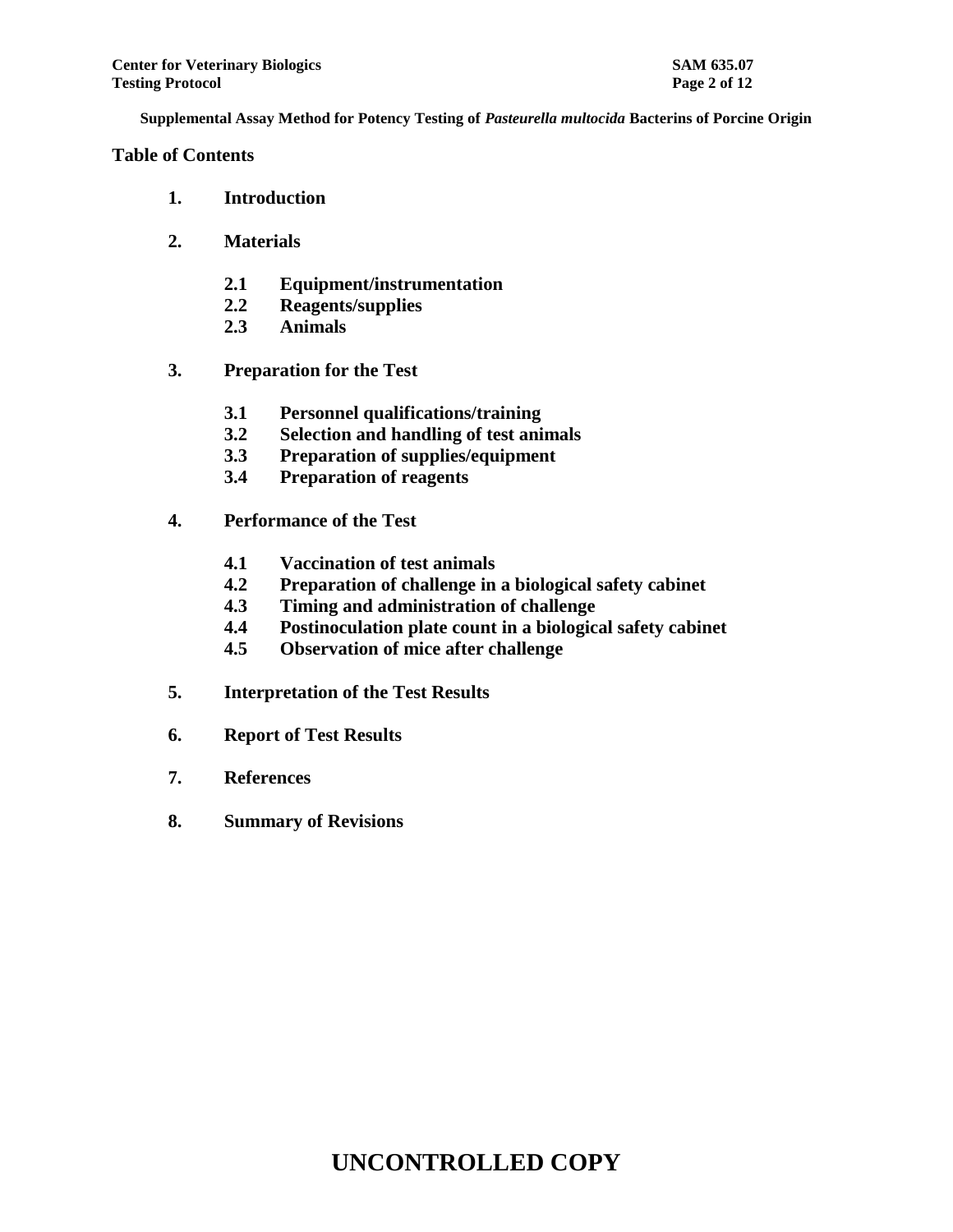## **1. Introduction**

This Supplemental Assay Method (SAM) describes procedures for potency testing biological products containing *Pasteurella multocida* of porcine origin, as prescribed in title 9, *Code of Federal Regulations* (9 CFR), part 113.121. Mice are vaccinated twice, 14 days apart, and challenged with a standard dose of virulent *P. multocida* 10 to 12 days after the second vaccination.

## **2. Materials**

#### **2.1 Equipment/instrumentation**

Equivalent equipment or instrumentation may be substituted for any brand name listed below.

- **2.1.1** Spectrophotometer**,** Spectronic 20D+ (Spectronic Instruments)
- **2.1.2** Sterile inoculating loop

**2.1.3** BactiCinerator<sup>®</sup> or Bunsen burner (if nonsterile wire inoculating loop is used)

- **2.1.4** Incubator, 35°- 37°C
- **2.1.5** Micropipettors, 20- to 1000- $\mu$ L
- **2.1.6** Test tube mixer; vortex type
- **2.1.7** Crimper for aluminum caps on serum vials
- **2.1.8** Biological safety cabinet

## **2.2 Reagents/supplies**

Equivalent reagents or supplies may be substituted for any brand name listed below.

**2.2.1** *P. multocida* challenge culture, Strain 169, available from the Center for Veterinary Biologics (CVB). Refer to the current reagent data sheet for additional information.

**2.2.2** Test bacterin(s) containing *P. multocida*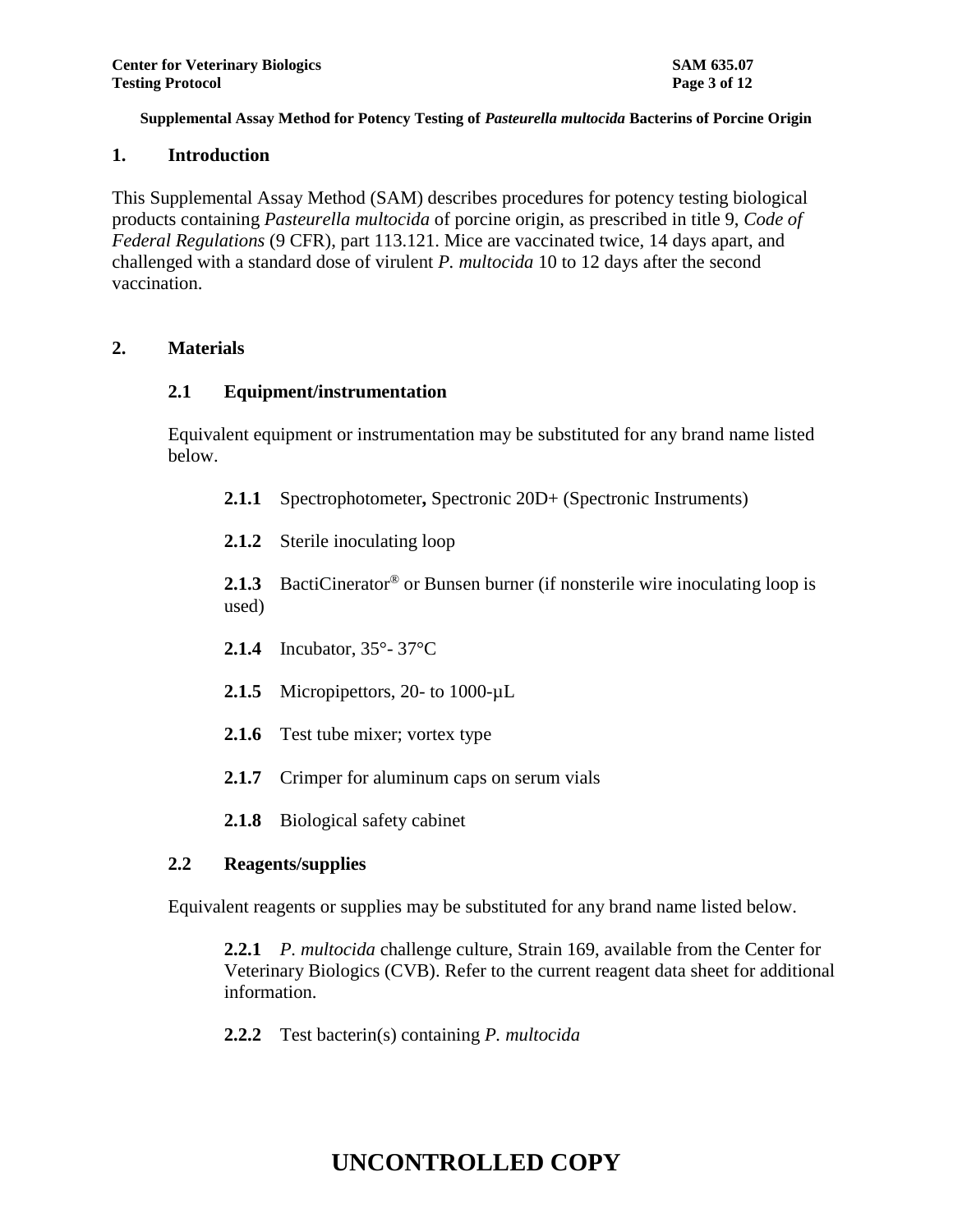**2.2.3** *P. multocida* reference bacterin, available from the CVB. Refer to the current reagent data sheet for additional information.

- **2.2.4** Syringes, 1-mL
- **2.2.5** Needles, 26-gauge, 3/8-inch
- **2.2.6** Glass serum bottle, 20- to 100-mL
- **2.2.7** Rubber stopper, 13 x 20-mm, and aluminum cap for serum bottle
- **2.2.8** Glass screw-cap tubes, 13 x 100-mm
- **2.2.9** Pipettes, 5-mL, 10-mL, 25-mL
- **2.2.10** Micropipette tips, up to 1000-µL capacity
- **2.2.11** Bovine blood agar plates
- **2.2.12** Tryptose broth
- **2.2.13** Phosphate-buffered saline (PBS)
- **2.2.14** Water, distilled or deionized, or water of equivalent purity
- **2.2.15** Sterile cotton swabs

## **2.3 Animals**

**2.3.1** Mice, 16-22 g. Although the 9 CFR does not specify a specific mouse type, the CVB uses CF-1 mice.

**2.3.2** Sixty mice are required for each bacterin to be tested (20 mice/dilution; 3 dilutions/bacterin). Sixty additional mice are required for the reference bacterin. Thirty mice are required to determine the LD<sub>50</sub> of the challenge inoculum. All mice must be from the same source colony and of similar weight and/or age.

## **3. Preparation for the Test**

## **3.1 Personnel qualifications/training**

Technical personnel must have a working knowledge of the use of general laboratory chemicals, equipment, and glassware and must have specific training and experience in sterile technique, the handling of live bacterial cultures, and the handling of mice.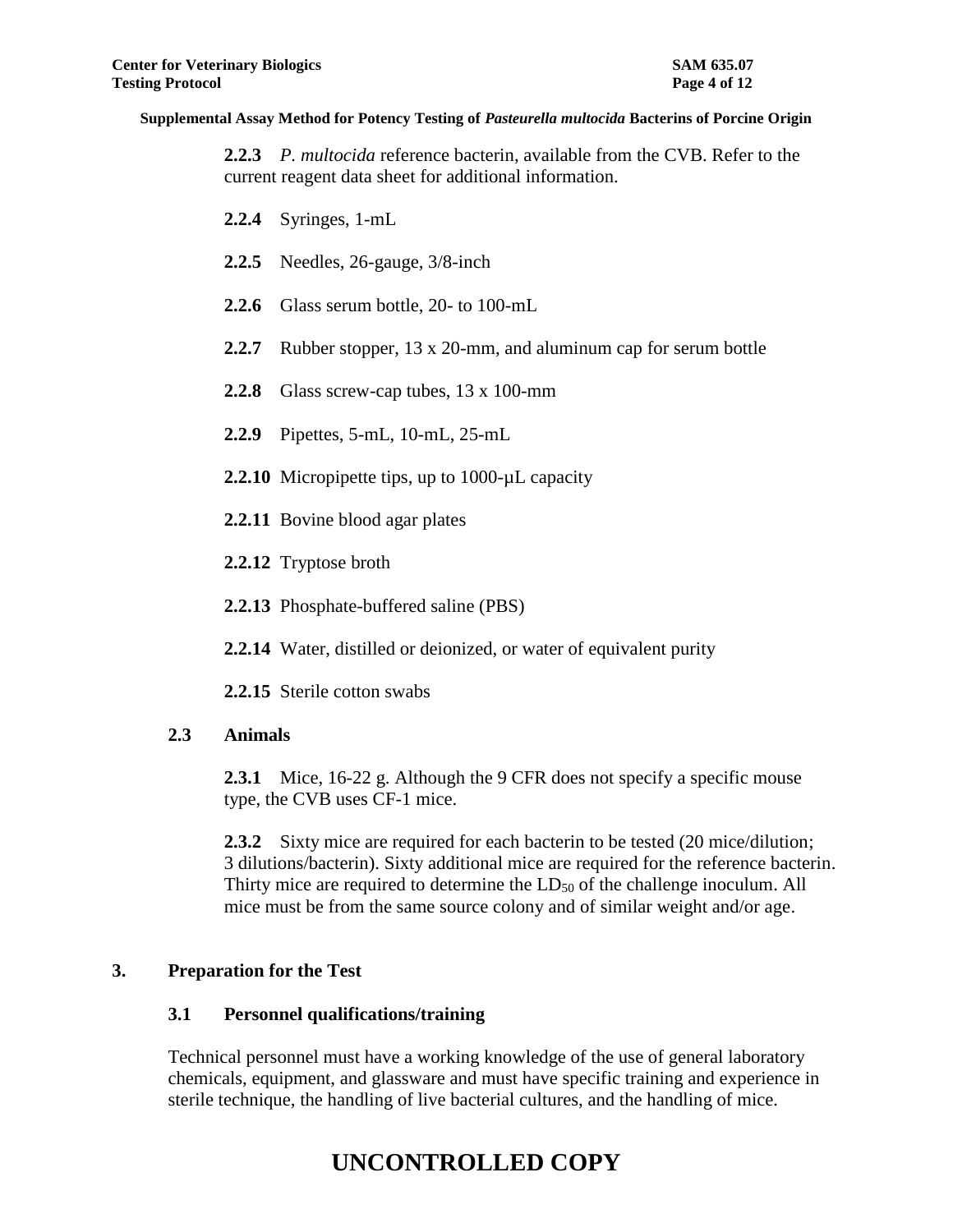#### **3.2 Selection and handling of test animals**

- **3.2.1** Mice of either sex may be used, but females are recommended.
- **3.2.2** All mice must be housed and fed in a similar manner.
- **3.2.3** Identify each cage of mice by treatment group.

**3.2.4** If any mice die after vaccination, but prior to challenge with live *P. multocida*, perform a necropsy on these mice to determine cause of death if the cause of death is not outwardly apparent. If the cause of death is unrelated to vaccination, file the necropsy report with the test records and no additional action is needed. If death is attributable to the test bacterin, report the death immediately to the CVB-Inspection and Compliance, which may request further safety testing of the bacterin.

**3.2.5** When the test is concluded, instruct the animal caretakers to euthanize and incinerate the mice and to sanitize the contaminated rooms.

## **3.3 Preparation of supplies/equipment**

**3.3.1** Use only sterile supplies.

**3.3.2** Operate and maintain all equipment according to manufacturers' recommendations and applicable standard operating procedures.

## **3.4 Preparation of reagents**

**3.4.1** *P. multocida* reference bacterin. Refer to the current reagent data sheet for details.

**3.4.2** *P. multocida* challenge culture, Strain 169. Refer to the current reagent data sheet for details.

**3.4.3** Phosphate-buffered saline – National Centers for Animal Health (NCAH) Media #10559

| Sodium chloride                | 8.0 g                     |
|--------------------------------|---------------------------|
| Potassium chloride             | 0.2 g                     |
| Sodium phosphate, dibasic      | $1.15$ g                  |
| Potassium phosphate, monobasic | 0.2 g                     |
| Deionized water                | q.s. to $1000 \text{ mL}$ |

Adjust pH to  $7.2 \pm 0.1$ . Autoclave 20-30 minutes at  $\geq 121^{\circ}$ C following manufacturer's recommendations. Store at 20°- 25°C for no longer than 1 year.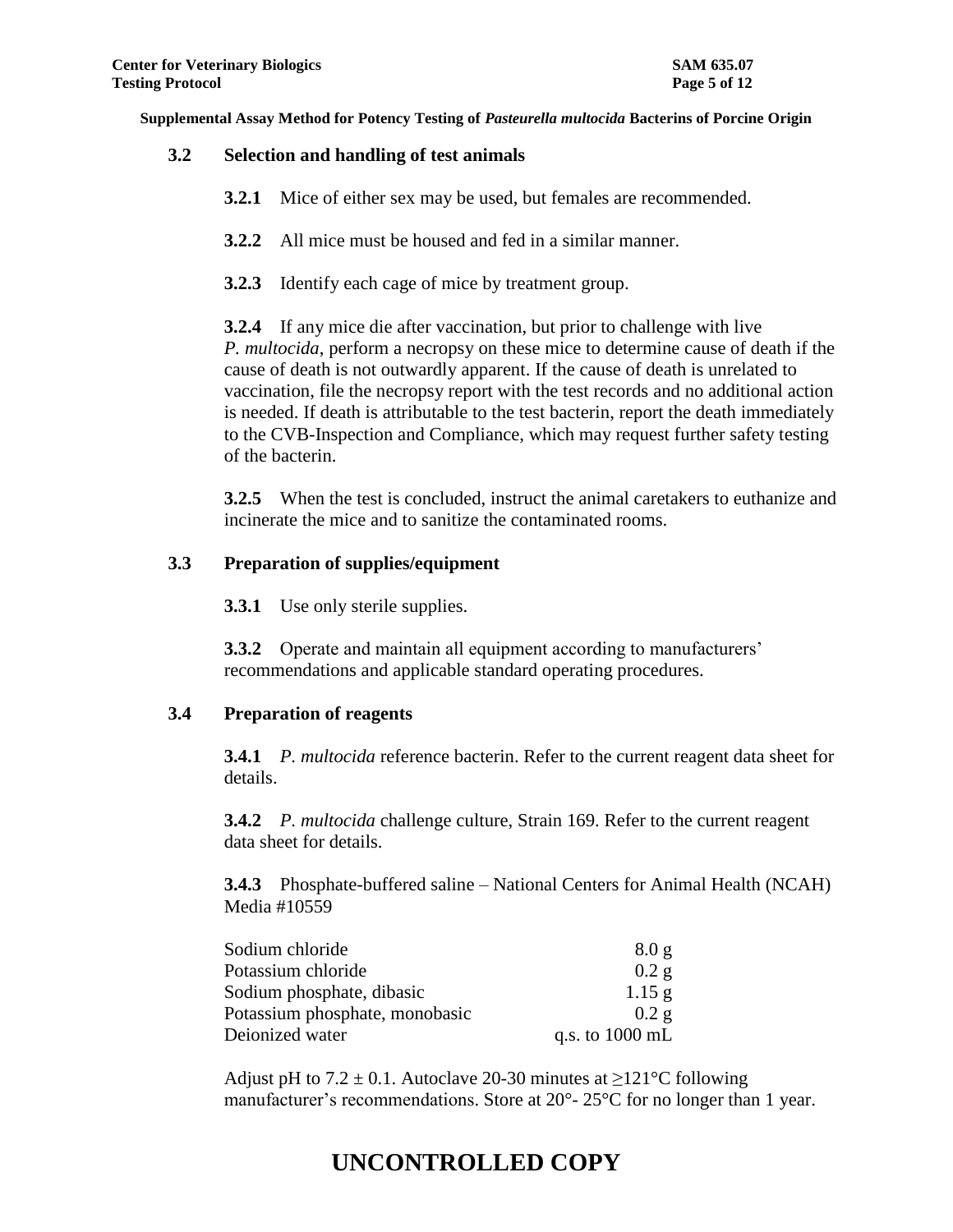| 3.4.4 | Tryptose broth $-$ NCAH Media #10404 |  |  |  |  |
|-------|--------------------------------------|--|--|--|--|
|-------|--------------------------------------|--|--|--|--|

| Tryptose broth powder | 26 g                      |
|-----------------------|---------------------------|
| Deionized water       | q.s. to $1000 \text{ mL}$ |

Autoclave 15-30 minutes at  $\geq$ 121°C following manufacturer's recommendations. Cool before using. Store at 20°- 25°C for no longer than 1 year.

**3.4.5** 5% bovine blood agar – NCAH Media #10006

| Blood agar base powder | 40 g           |
|------------------------|----------------|
| Water                  | q.s. to 950 mL |

Autoclave 20-30 minutes at  $\geq 121^{\circ}$ C following manufacturer's recommendations. Cool to  $45^\circ$ -  $47^\circ$ C.

Add:

Defibrinated bovine blood 50 mL

Pour into sterile petri dishes. Cool to  $20^{\circ}$ -  $25^{\circ}$ C. Store at  $2^{\circ}$ -  $7^{\circ}$ C for no longer than 6 months.

#### **4. Performance of the Test**

#### **4.1 Vaccination of test animals**

**4.1.1** Check the label on each product and Section VI of the current Outline of Production to confirm identity and dose volume.

**4.1.2** Test each test bacterin and the reference bacterin at 3 fivefold dilutions. Typically, test the bacterins undiluted, 1:5, and 1:25. It is permissible to make fivefold dilutions other than those described as long as the reference and test bacterins are tested at the same dilutions. For viscous bacterins, it is advisable to start at 1:2 or 1:3 and make fivefold dilutions from this starting point to increase injectability of the product at the low dilution.

**4.1.3** Thoroughly mix product by inverting end-to-end at least 10 times. Make the appropriate fivefold dilutions of the reference bacterin in PBS. Make identical fivefold dilutions of the test bacterin(s) in the diluent approved in the specific Outline of Production for that product. (Some oil-adjuvanted products require oilbased diluents.) Place each dilution in a separate sterile injection vial. Prepare dilutions immediately prior to use; do not store in diluted form.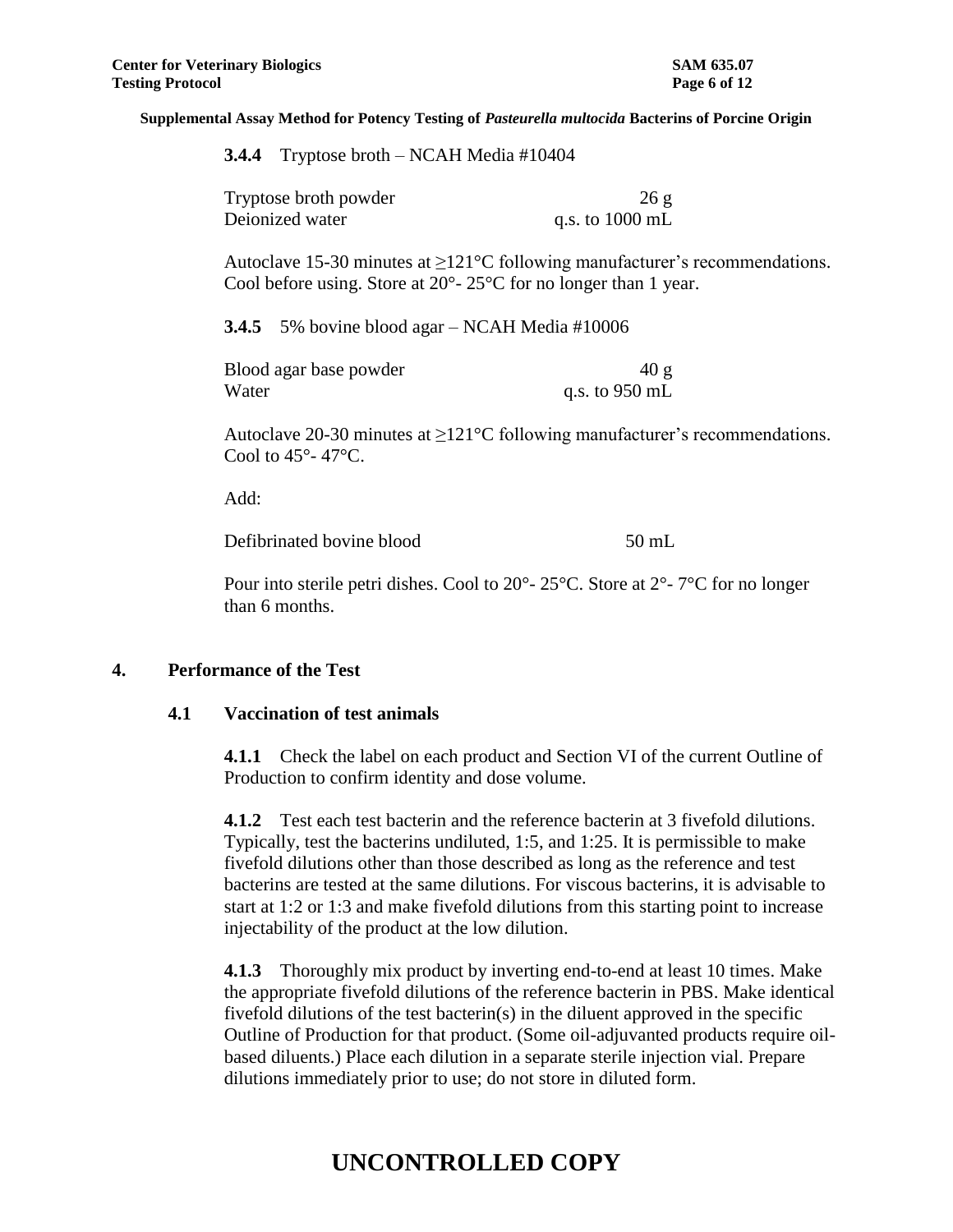**4.1.4** Vaccinate separate groups of 20 mice with each of the test bacterin dilutions and reference bacterin dilutions. For reference bacterin groups, inject each mouse with 0.1 mL intraperitoneally. Inject test bacterins intraperitoneally at a dose volume that corresponds to 1/20 of the lowest dose recommended on the product label. This volume must not be <0.1 mL.

**Note: It is permissible to vaccinate a few extra mice in each group to compensate for any potential deaths that may occur prior to challenge and are not related to vaccination. However, if extra mice are vaccinated, all surviving at the time of challenge must be challenged with live** *P. multocida* **and included in data calculations.**

**4.1.5** Revaccinate the mice in a similar manner 14 days after the first vaccination.

**4.1.6** Retain 30 nonvaccinated mice to determine LD<sub>50</sub> of the challenge.

## **4.2 Preparation of challenge in a biological safety cabinet**

**4.2.1** Reconstitute a vial of challenge in 1 mL tryptose broth.

**4.2.2** Inoculate 2 blood agar plates with a loopful of reconstituted culture and streak for isolation.

**4.2.3** Incubate the inoculated blood agar plates at 35°- 37°C for 16 to 18 hours.

**4.2.4** Use plates that have pure growth by visual inspection to prepare the challenge inoculum.

**4.2.5** Scrape several bacterial colonies from the surface of the blood agar plates using a sterile cotton swab and suspend in tryptose broth in a 13 x 100-mm tube. Add bacterial growth until the suspension measures 76-80% T at 630 nm using a Spectronic 20D+ spectrophotometer or equivalent. Use sterile tryptose broth in a 13 x 100-mm tube as a blank for the spectrophotometer.

**4.2.6** Prepare a 10-4 dilution of the standardized culture in tryptose broth. **This is the inoculum used to challenge the mice.** Dispense challenge liquid in a serum vial and seal with a rubber stopper and aluminum ring.

**4.2.7** Make additional tenfold dilutions for challenge LD<sub>50</sub> determination  $(10^{-6}$  to  $10^{-8}$ ) and postinoculation plate counts  $(10^{-5}$  to  $10^{-7})$ . Dispense an aliquot of each  $LD_{50}$  dilution in a separate vial and seal.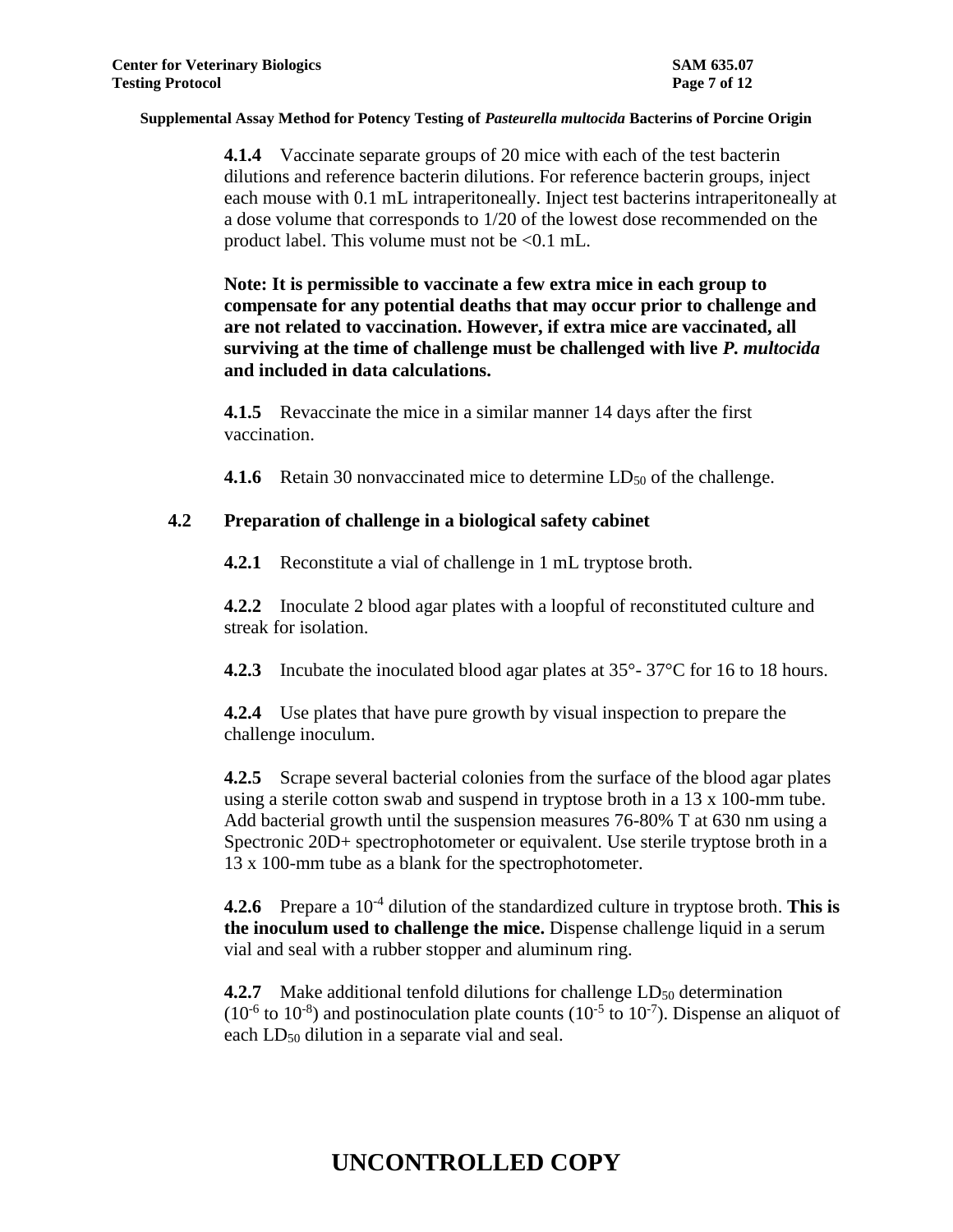**4.2.8** Place all vials of challenge inoculum and additional dilution tubes on ice. Keep on ice through the challenge procedure and until culture is added to plates for postinoculation plate count.

## **4.3 Timing and administration of challenge**

**4.3.1** Challenge all vaccinates 10 to 12 days after the second vaccination.

**4.3.2** Challenge nonvaccinated LD<sub>50</sub> controls at the same time as the vaccinates.

**4.3.3** Inoculate each vaccinated mouse with 0.2 mL of challenge inoculum intraperitoneally, using a 1-mL syringe and 26-gauge, 3/8-inch needle.

**4.3.4** Inoculate separate groups of 10 nonvaccinated control mice intraperitoneally with  $0.2$  mL of each of the  $LD_{50}$  dilutions.

### **4.4 Postinoculation plate count in a biological safety cabinet**

**4.4.1** All bacterial suspensions must be mixed well prior to placing an aliquot on an agar plate. Plate each dilution  $(10^{-5}$  to  $10^{-7})$  in triplicate using 0.1 mL on bovine blood agar. Inoculum must be spread evenly on the surface of the agar plates and not allowed to pool around the edges. Complete all plate inoculations within 1 hour of challenge.

**4.4.2** Incubate the plates aerobically at 35°-37°C for 18 to 30 hours.

**4.4.3** Using the dilution yielding 30-300 colonies per plate, calculate the colony forming units (CFU)/challenge dose according to the following formula:

| Colony count |                                           |    | Challenge | Challenge   |      |
|--------------|-------------------------------------------|----|-----------|-------------|------|
| sum          |                                           |    | dilution  | vol. $(mL)$ | CFU  |
| Number of    | Dilution factor $\triangle$ Plated volume |    |           | Dose        | Dose |
| plates       | plated                                    | mL |           |             |      |

**4.4.4** Record the plate count (CFU/dose) of the challenge on the test result form. This information is for informational purposes to track trends and to troubleshoot problem tests. The 9 CFR does not specify a minimum or maximum CFU/dose for this test.

## **4.5 Observation of mice after challenge**

**4.5.1** Observe the mice up to twice daily for 10 days after challenge. Record deaths and euthanize any moribund mice as recommended by the Institutional Animal Care and Use Committee.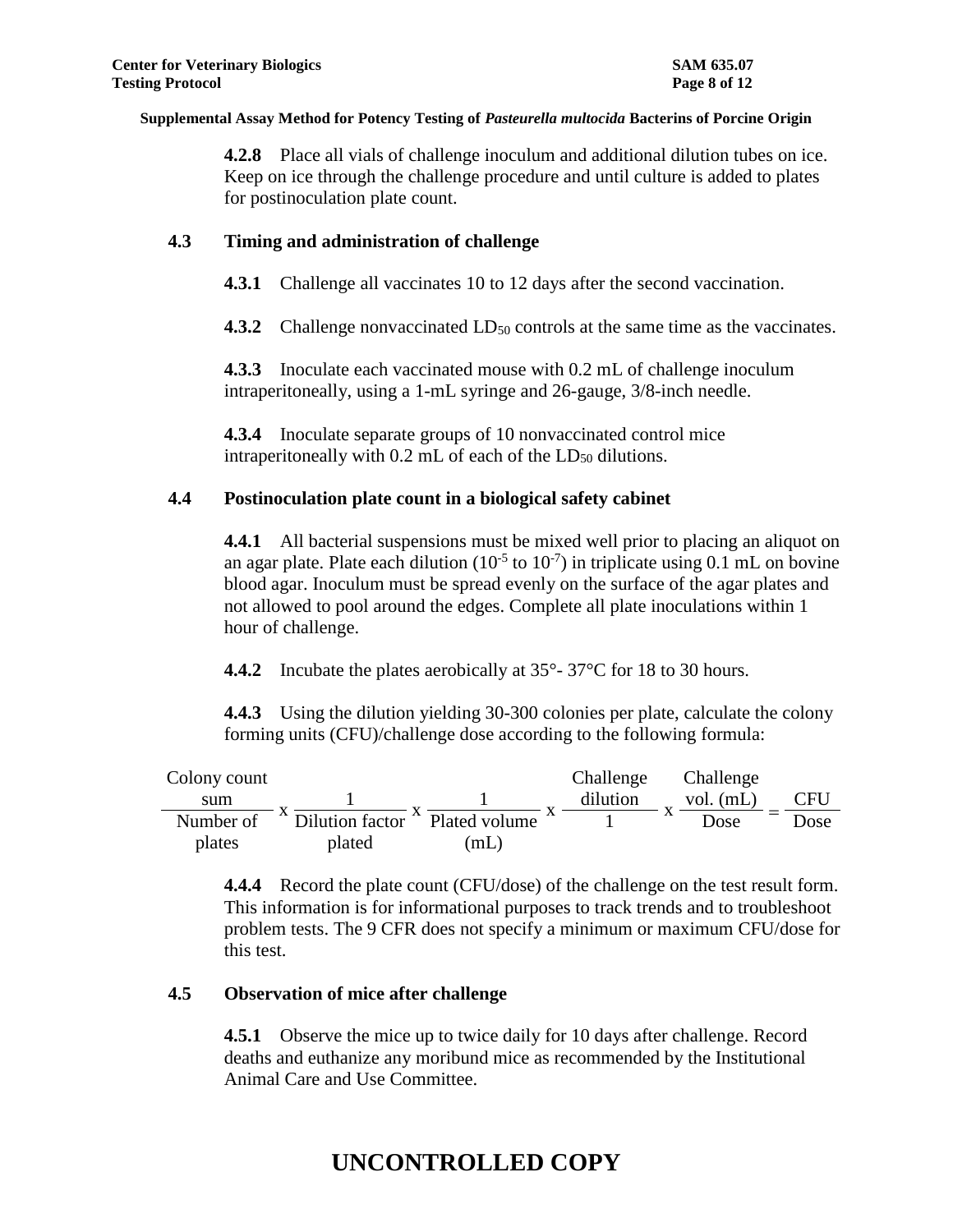**4.5.2** If deaths occurring after challenge are suspected to be due to causes other than pasteurellosis, perform a necropsy on such mice to determine the cause of death. If cause of death is unrelated to vaccination and/or challenge, do not include the deaths in the total deaths for the test.

#### **5. Interpretation of the Test Results**

Interpret the test as prescribed in 9 CFR 113.121.

**5.1** Calculate the  $LD_{50}$  (theoretical dose/dilution at which the challenge would be lethal to 50% of the control mice) of the challenge inoculum using the Reed-Muench or Spearman-Kärber method of estimation. A valid test must have an  $LD_{50}$  between 100 and 10,000.

**5.2** Calculate the PD<sub>50</sub> of the reference bacterin and each test bacterin (theoretical dose/dilution at which the bacterin would protect 50% of the mice) using the Reed-Muench or Spearman-Kärber method of estimation.

**5.3** If the PD<sub>50</sub> of the reference bacterin cannot be calculated because the lowest dilution protects  $\lt 50\%$  of the mice or the highest dilution protects  $> 50\%$  of the mice, the test is invalid. The reference bacterin also must protect  $> 0\%$  and  $< 100\%$  of the mice at 2 or more dilutions in a valid test.

**5.4** If the PD<sub>50</sub> of the test bacterin cannot be calculated because the lowest dilution tested protects < 50% of the mice, the bacterin may be retested, *provided the following*:

**1.** If the bacterin is not retested, it is unsatisfactory.

**2.** If the protection provided by the lowest dilution of the reference exceeds that provided by the lowest dilution of the test bacterin by at least 6 mice, the test bacterin is unsatisfactory without additional testing.

**3.** If the total number of mice protected by the reference (sum of survivors in all dilution groups) exceeds the total number protected by the test bacterin by 8 mice or more, the test bacterin is unsatisfactory without additional testing.

**5.5** If the PD<sub>50</sub> of the test bacterin in a valid test cannot be calculated because the highest dilution protected more than 50% of the mice, the test bacterin is satisfactory without further testing.

**5.6** Divide the PD<sub>50</sub> of each test bacterin by the PD<sub>50</sub> of the reference to calculate the relative potency (RP) for each test bacterin.

**5.7** If the RP of the test bacterin is  $\geq$  0.50, the test bacterin is satisfactory.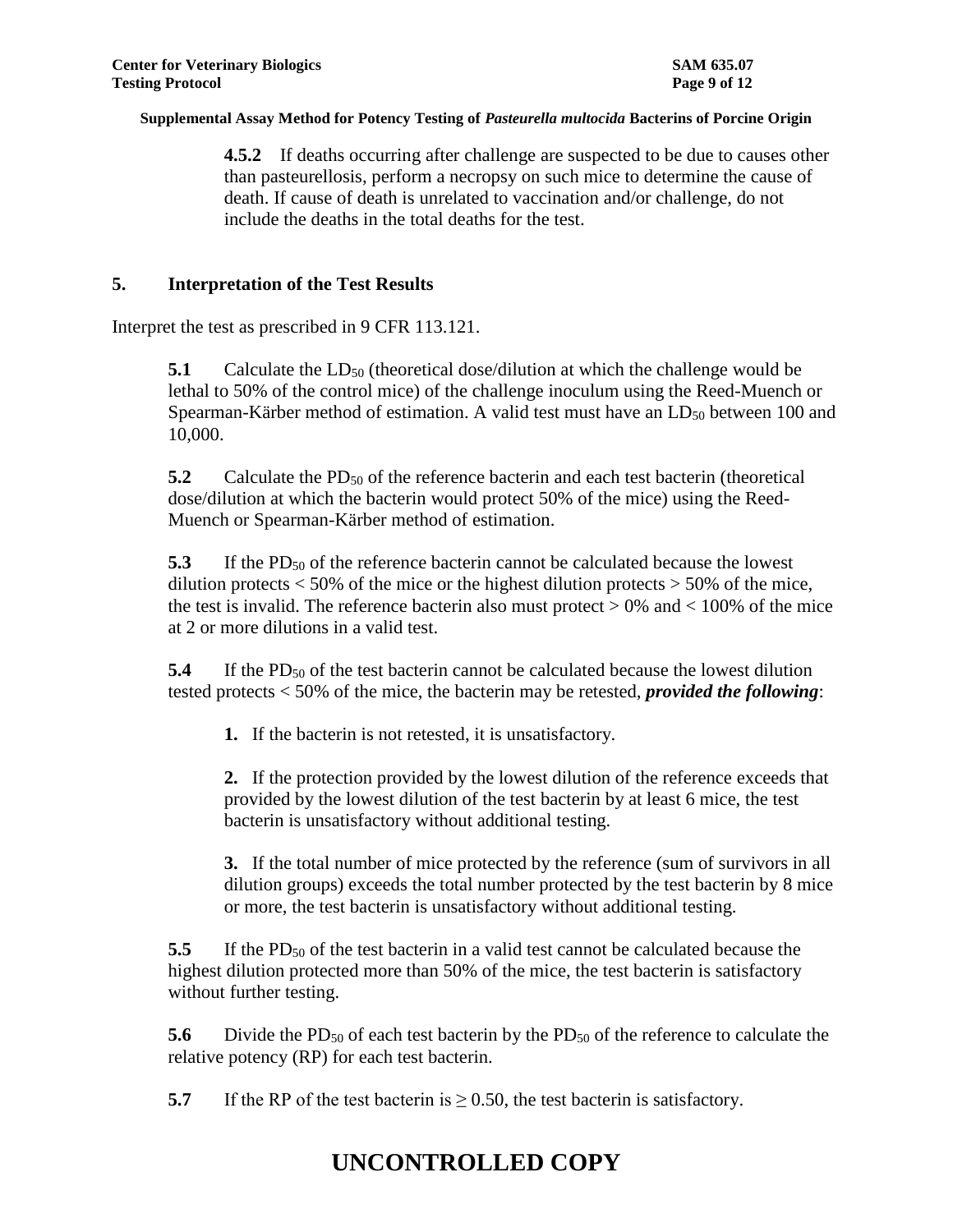**5.8** If the RP of the test bacterin is < 0.50, the test bacterin is unsatisfactory.

**5.9** A test bacterin with an RP < 0.50 may be retested by conducting 2 independent replicate tests in a manner identical to the initial test. Calculate the results of the retests in the following manner:

- **1.** Average the RP values of the retests.
- **2.** If the average RP of the retests is < 0.50, the bacterin is unsatisfactory.

**3.** If the average RP of the retests is  $\geq 0.50$  AND the RP obtained in the original test is  $\leq$ 1/3 than the average (RP) of the retests, the test bacterin is satisfactory. Consider the initial test to be the result of test system error.

**4.** If the average of the retests is  $\geq 0.50$  BUT the RP of the original test is  $> 1/3$ of the average RP of the retests, calculate a new average RP using the RP values obtained in all tests (original plus retests). If the new average RP is  $\geq$  0.50, the test bacterin is satisfactory. If the new average RP is  $< 0.50$ , the test bacterin is unsatisfactory.

## **6. Report of Test Results**

Report results of the test(s) as described by standard operating procedures.

## **7. References**

**7.1** Title 9, *Code of Federal Regulations*, part 113.121, U.S. Government Printing Office, Washington, DC.

**7.2** Reed LJ, Muench H, 1938. A simple method of estimating 50% endpoints. *Am J Hygiene*, 27:493-497.

**7.3** Cottral G.E., (Ed.), 1978. *Manual of standardized methods for veterinary microbiology*. Comstock Publishing Associates, Ithaca, NY. pg. 731.

**7.4** Finney, D.J. 1978. *Statistical methods in biological assay.* Griffin, London. 3rd edition, pp. 394-401.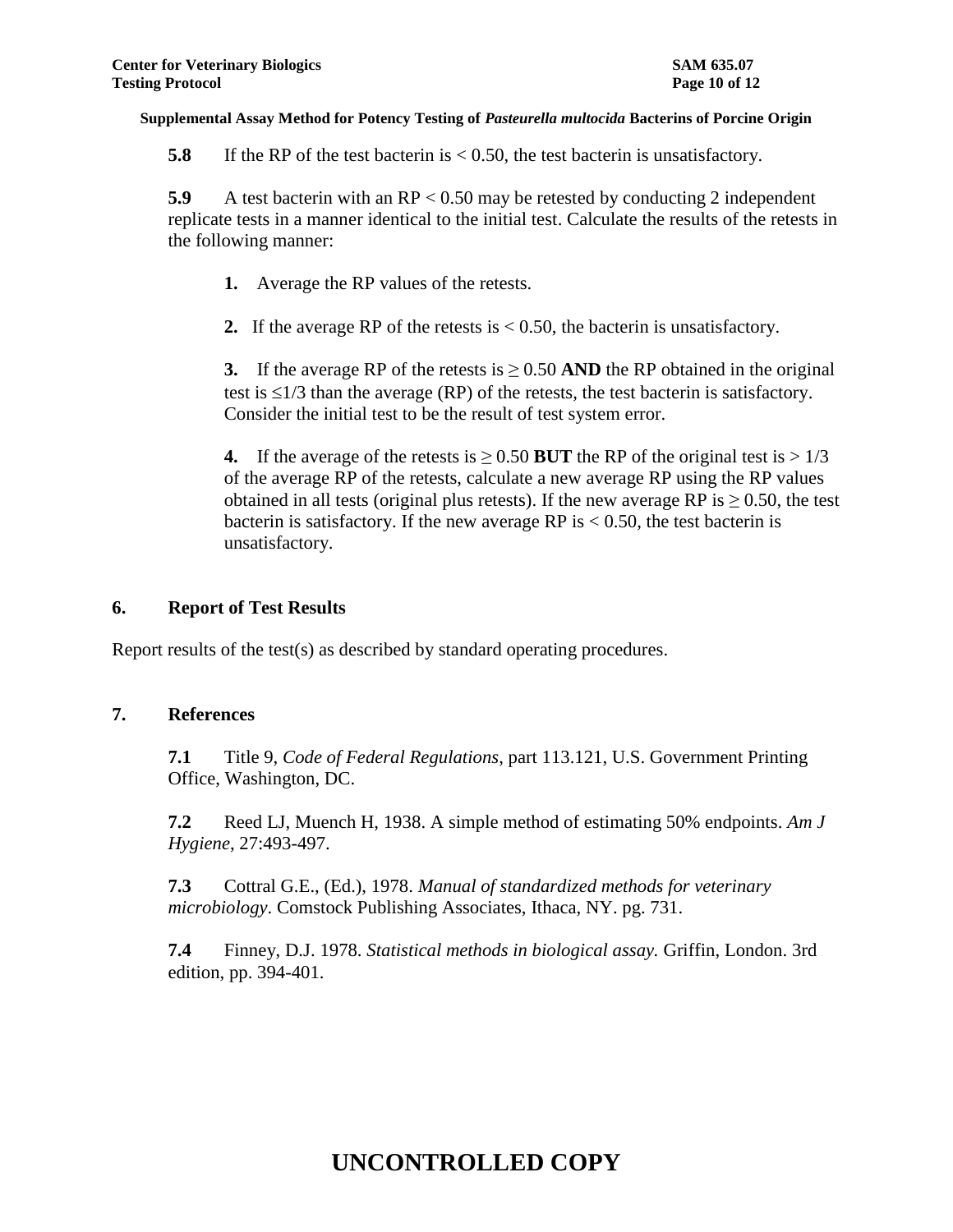#### **8. Summary of Revisions**

#### **Version .07**

• The Director was updated on the cover page.

#### **Version .06**

- Bacteriology Section Leader updated.
- Clarified media expiration dates.

#### **Version .05**

- The Contact information has been updated.
- **2.1.3/4/5/1:** These sections have been updated to reflect current practices.
- **2.2.15 /4.2.5:** Sterile cotton swabs have been added.
- **3.4:** The numbering sequence has been corrected.
- **3.4.3/3.4.4/3.4.5:** The sections have been updated to reflect new combined services units at the National Centers for Animal Health.

## **Version .04**

- 4.2.7 The LD<sub>50</sub> dilutions have been adjusted to reflect current practices.
- **7.3** and **7.4** Additional references have been added.

## **Version .03**

- **2.1** A sterile inoculating loop and biological safety cabinet have been added.
- **4.2.2** The number of plates used has been updated to reflect current practices.
- **4.2.6** The current dilution has been updated to reflect current practices.
- References to the current reagent data sheet have been added throughout the document.